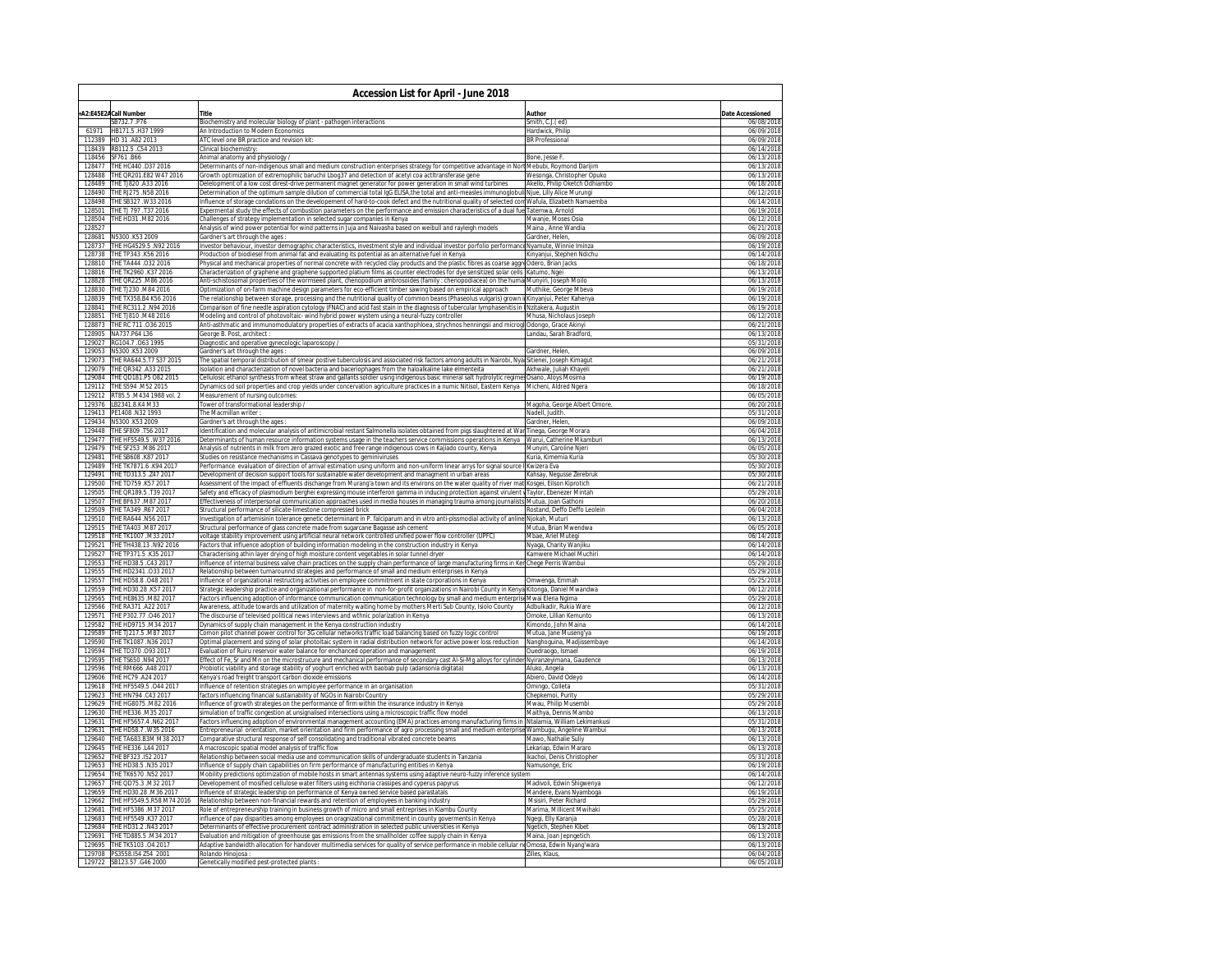| REF. QR185.C44 C44 1986<br>Cellular immunology.<br>129723<br>OL496.15.V27 1973<br>129725<br>Insect population ecology:<br>Varley, G. C.<br>S494.5.147 V47 2001<br>Knowing where you're going:<br>Vernon, Richard.<br>129727<br>SB933.5 P47 1976<br>Pest management with insect sex attractants and other behavior-controlling chemicals :<br>129730<br>QL463 .S94<br>129756<br>Syllabus:<br>129758 QP551.C73 1993<br>Proteins:<br>Creighton, Thomas E.<br>129759 SB111 T76 1992<br>Tropical forests and their crops /<br>QP620.S46 1991<br>Sequence analysis primer /<br>129762<br>QC981.8.C5 H46 2011<br>Climate change biology /<br>129764<br>Hannah, Lee Jav.<br>Statistical methods in soil and land resource survey<br>S592.14 W42 1990<br>Webster, R.<br>129766<br>QL495 .C37<br>129775<br>Chemica ecology of insects/<br>SB379 B2 B36<br>129823<br>Bananas and plantains/<br>QH541.15.S5 E36 2006<br><b>Ecological informatics:</b><br>129826<br>RA639.3.R69<br>129849<br>Vector control:<br>OL463 P74 1984<br>129858<br>Insect ecology/<br>Molecular biology of development :<br>OH491.M64 1984<br>129863<br>OP88 23 C44 1991<br>Cell biology of extracellular matrix/<br>129866<br>QH456 F67 1975<br>Ford, E. B.<br>Ecological genetics /<br>129871<br>Introduction to applied entomology/<br>SB931.R64<br>129874<br>Rolston, L. H.<br>SB112.5 V74<br>Simulation of ecophysiological processes of growth in several annual crops/<br>129879<br>OH541.5 T7 .P65<br><b>Tropical Ecology</b><br>129880<br>Pomeroy, D. E.<br>SF523 .H58 1992<br>The Hive and the honey bee :<br>129881<br>QH352 .M4 2000<br>Population parameters :<br>McCallum, Hamish.<br>129882<br>Manual of veterinary parasitological laboratory techniques.<br>S217 .A6134 no.418 1971<br>129886<br>QA276 D62 1983<br>Introduction to statistical modelling /<br>Dobson, Annette J.,<br>129900<br>OH601.I57 1984<br>Intracellular perfusion of excitable cells /<br>129901<br>OH585.M47<br>Methods In Cell Biology<br>129910<br>Darzynkiewicz, Zbigniew(ed)<br>129912 QL757 B56<br>The biology of parasitism: |            |
|------------------------------------------------------------------------------------------------------------------------------------------------------------------------------------------------------------------------------------------------------------------------------------------------------------------------------------------------------------------------------------------------------------------------------------------------------------------------------------------------------------------------------------------------------------------------------------------------------------------------------------------------------------------------------------------------------------------------------------------------------------------------------------------------------------------------------------------------------------------------------------------------------------------------------------------------------------------------------------------------------------------------------------------------------------------------------------------------------------------------------------------------------------------------------------------------------------------------------------------------------------------------------------------------------------------------------------------------------------------------------------------------------------------------------------------------------------------------------------------------------------------------------------------------------------------------------------------------------------------------------------------------------------------------------------------------------------------------------------------------------------------------------------------------------------------------------------------------------------------------------------------------------------------------------------------------------------------------------------------------------------------------------------------------------------------------------------------|------------|
|                                                                                                                                                                                                                                                                                                                                                                                                                                                                                                                                                                                                                                                                                                                                                                                                                                                                                                                                                                                                                                                                                                                                                                                                                                                                                                                                                                                                                                                                                                                                                                                                                                                                                                                                                                                                                                                                                                                                                                                                                                                                                          | 06/08/2018 |
|                                                                                                                                                                                                                                                                                                                                                                                                                                                                                                                                                                                                                                                                                                                                                                                                                                                                                                                                                                                                                                                                                                                                                                                                                                                                                                                                                                                                                                                                                                                                                                                                                                                                                                                                                                                                                                                                                                                                                                                                                                                                                          | 06/05/2018 |
|                                                                                                                                                                                                                                                                                                                                                                                                                                                                                                                                                                                                                                                                                                                                                                                                                                                                                                                                                                                                                                                                                                                                                                                                                                                                                                                                                                                                                                                                                                                                                                                                                                                                                                                                                                                                                                                                                                                                                                                                                                                                                          | 05/30/2018 |
|                                                                                                                                                                                                                                                                                                                                                                                                                                                                                                                                                                                                                                                                                                                                                                                                                                                                                                                                                                                                                                                                                                                                                                                                                                                                                                                                                                                                                                                                                                                                                                                                                                                                                                                                                                                                                                                                                                                                                                                                                                                                                          | 06/05/2018 |
|                                                                                                                                                                                                                                                                                                                                                                                                                                                                                                                                                                                                                                                                                                                                                                                                                                                                                                                                                                                                                                                                                                                                                                                                                                                                                                                                                                                                                                                                                                                                                                                                                                                                                                                                                                                                                                                                                                                                                                                                                                                                                          | 06/27/2018 |
|                                                                                                                                                                                                                                                                                                                                                                                                                                                                                                                                                                                                                                                                                                                                                                                                                                                                                                                                                                                                                                                                                                                                                                                                                                                                                                                                                                                                                                                                                                                                                                                                                                                                                                                                                                                                                                                                                                                                                                                                                                                                                          | 06/12/2018 |
|                                                                                                                                                                                                                                                                                                                                                                                                                                                                                                                                                                                                                                                                                                                                                                                                                                                                                                                                                                                                                                                                                                                                                                                                                                                                                                                                                                                                                                                                                                                                                                                                                                                                                                                                                                                                                                                                                                                                                                                                                                                                                          | 05/30/2018 |
|                                                                                                                                                                                                                                                                                                                                                                                                                                                                                                                                                                                                                                                                                                                                                                                                                                                                                                                                                                                                                                                                                                                                                                                                                                                                                                                                                                                                                                                                                                                                                                                                                                                                                                                                                                                                                                                                                                                                                                                                                                                                                          | 06/05/2018 |
|                                                                                                                                                                                                                                                                                                                                                                                                                                                                                                                                                                                                                                                                                                                                                                                                                                                                                                                                                                                                                                                                                                                                                                                                                                                                                                                                                                                                                                                                                                                                                                                                                                                                                                                                                                                                                                                                                                                                                                                                                                                                                          | 05/30/2018 |
|                                                                                                                                                                                                                                                                                                                                                                                                                                                                                                                                                                                                                                                                                                                                                                                                                                                                                                                                                                                                                                                                                                                                                                                                                                                                                                                                                                                                                                                                                                                                                                                                                                                                                                                                                                                                                                                                                                                                                                                                                                                                                          | 06/05/2018 |
|                                                                                                                                                                                                                                                                                                                                                                                                                                                                                                                                                                                                                                                                                                                                                                                                                                                                                                                                                                                                                                                                                                                                                                                                                                                                                                                                                                                                                                                                                                                                                                                                                                                                                                                                                                                                                                                                                                                                                                                                                                                                                          | 06/11/2018 |
|                                                                                                                                                                                                                                                                                                                                                                                                                                                                                                                                                                                                                                                                                                                                                                                                                                                                                                                                                                                                                                                                                                                                                                                                                                                                                                                                                                                                                                                                                                                                                                                                                                                                                                                                                                                                                                                                                                                                                                                                                                                                                          | 06/07/2018 |
|                                                                                                                                                                                                                                                                                                                                                                                                                                                                                                                                                                                                                                                                                                                                                                                                                                                                                                                                                                                                                                                                                                                                                                                                                                                                                                                                                                                                                                                                                                                                                                                                                                                                                                                                                                                                                                                                                                                                                                                                                                                                                          | 06/05/2018 |
|                                                                                                                                                                                                                                                                                                                                                                                                                                                                                                                                                                                                                                                                                                                                                                                                                                                                                                                                                                                                                                                                                                                                                                                                                                                                                                                                                                                                                                                                                                                                                                                                                                                                                                                                                                                                                                                                                                                                                                                                                                                                                          | 06/05/2018 |
|                                                                                                                                                                                                                                                                                                                                                                                                                                                                                                                                                                                                                                                                                                                                                                                                                                                                                                                                                                                                                                                                                                                                                                                                                                                                                                                                                                                                                                                                                                                                                                                                                                                                                                                                                                                                                                                                                                                                                                                                                                                                                          | 06/11/2018 |
|                                                                                                                                                                                                                                                                                                                                                                                                                                                                                                                                                                                                                                                                                                                                                                                                                                                                                                                                                                                                                                                                                                                                                                                                                                                                                                                                                                                                                                                                                                                                                                                                                                                                                                                                                                                                                                                                                                                                                                                                                                                                                          | 06/04/2018 |
|                                                                                                                                                                                                                                                                                                                                                                                                                                                                                                                                                                                                                                                                                                                                                                                                                                                                                                                                                                                                                                                                                                                                                                                                                                                                                                                                                                                                                                                                                                                                                                                                                                                                                                                                                                                                                                                                                                                                                                                                                                                                                          | 06/11/2018 |
|                                                                                                                                                                                                                                                                                                                                                                                                                                                                                                                                                                                                                                                                                                                                                                                                                                                                                                                                                                                                                                                                                                                                                                                                                                                                                                                                                                                                                                                                                                                                                                                                                                                                                                                                                                                                                                                                                                                                                                                                                                                                                          | 05/29/2018 |
|                                                                                                                                                                                                                                                                                                                                                                                                                                                                                                                                                                                                                                                                                                                                                                                                                                                                                                                                                                                                                                                                                                                                                                                                                                                                                                                                                                                                                                                                                                                                                                                                                                                                                                                                                                                                                                                                                                                                                                                                                                                                                          | 06/27/2018 |
|                                                                                                                                                                                                                                                                                                                                                                                                                                                                                                                                                                                                                                                                                                                                                                                                                                                                                                                                                                                                                                                                                                                                                                                                                                                                                                                                                                                                                                                                                                                                                                                                                                                                                                                                                                                                                                                                                                                                                                                                                                                                                          | 06/11/2018 |
|                                                                                                                                                                                                                                                                                                                                                                                                                                                                                                                                                                                                                                                                                                                                                                                                                                                                                                                                                                                                                                                                                                                                                                                                                                                                                                                                                                                                                                                                                                                                                                                                                                                                                                                                                                                                                                                                                                                                                                                                                                                                                          | 06/12/2018 |
|                                                                                                                                                                                                                                                                                                                                                                                                                                                                                                                                                                                                                                                                                                                                                                                                                                                                                                                                                                                                                                                                                                                                                                                                                                                                                                                                                                                                                                                                                                                                                                                                                                                                                                                                                                                                                                                                                                                                                                                                                                                                                          | 06/04/2018 |
|                                                                                                                                                                                                                                                                                                                                                                                                                                                                                                                                                                                                                                                                                                                                                                                                                                                                                                                                                                                                                                                                                                                                                                                                                                                                                                                                                                                                                                                                                                                                                                                                                                                                                                                                                                                                                                                                                                                                                                                                                                                                                          | 06/04/2018 |
|                                                                                                                                                                                                                                                                                                                                                                                                                                                                                                                                                                                                                                                                                                                                                                                                                                                                                                                                                                                                                                                                                                                                                                                                                                                                                                                                                                                                                                                                                                                                                                                                                                                                                                                                                                                                                                                                                                                                                                                                                                                                                          | 06/21/2018 |
|                                                                                                                                                                                                                                                                                                                                                                                                                                                                                                                                                                                                                                                                                                                                                                                                                                                                                                                                                                                                                                                                                                                                                                                                                                                                                                                                                                                                                                                                                                                                                                                                                                                                                                                                                                                                                                                                                                                                                                                                                                                                                          | 06/21/2018 |
|                                                                                                                                                                                                                                                                                                                                                                                                                                                                                                                                                                                                                                                                                                                                                                                                                                                                                                                                                                                                                                                                                                                                                                                                                                                                                                                                                                                                                                                                                                                                                                                                                                                                                                                                                                                                                                                                                                                                                                                                                                                                                          | 06/21/2018 |
|                                                                                                                                                                                                                                                                                                                                                                                                                                                                                                                                                                                                                                                                                                                                                                                                                                                                                                                                                                                                                                                                                                                                                                                                                                                                                                                                                                                                                                                                                                                                                                                                                                                                                                                                                                                                                                                                                                                                                                                                                                                                                          | 06/21/2018 |
|                                                                                                                                                                                                                                                                                                                                                                                                                                                                                                                                                                                                                                                                                                                                                                                                                                                                                                                                                                                                                                                                                                                                                                                                                                                                                                                                                                                                                                                                                                                                                                                                                                                                                                                                                                                                                                                                                                                                                                                                                                                                                          | 06/11/2018 |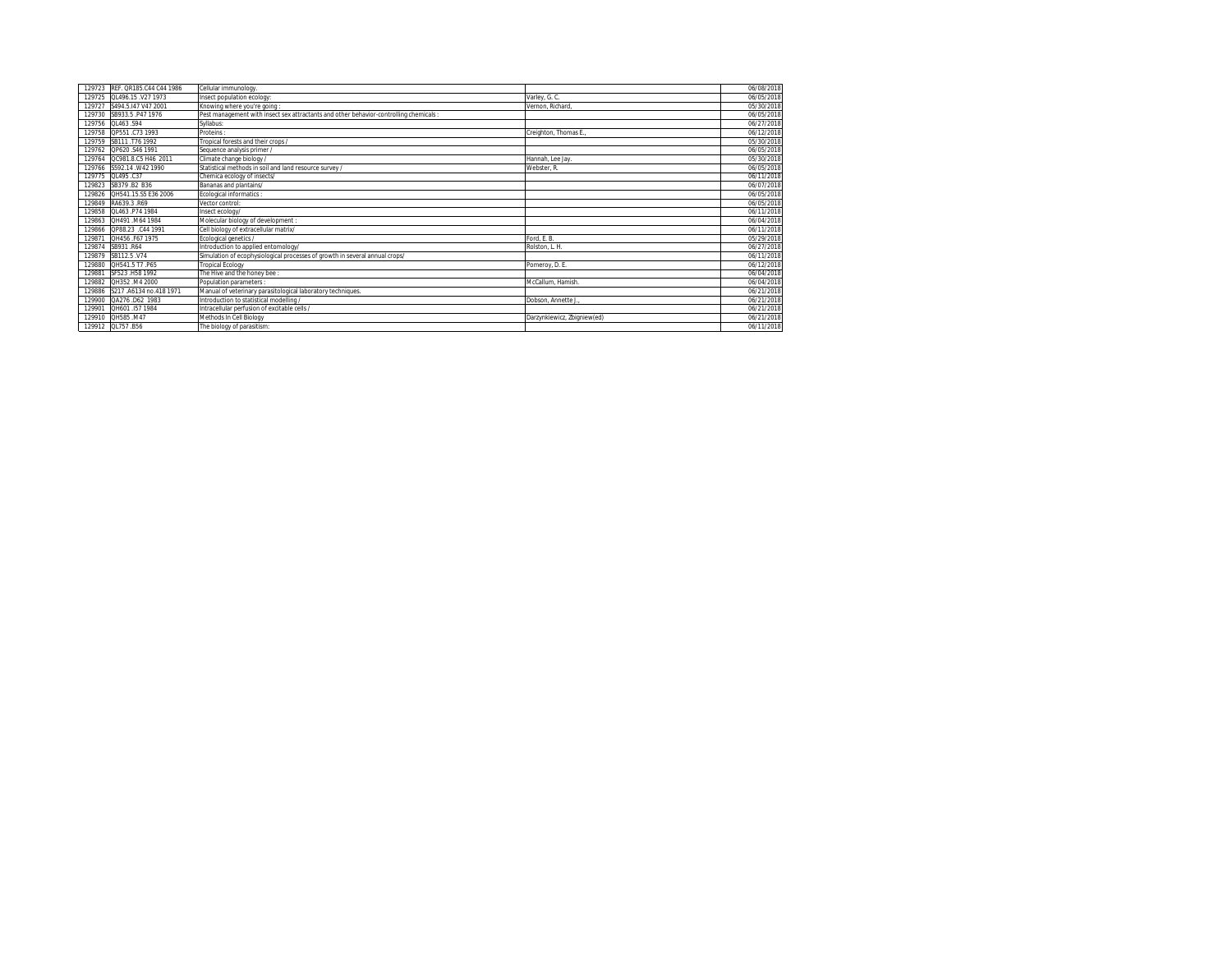| 129923 SB945.D47 |                                               |                                                                                                        |                          |                          |
|------------------|-----------------------------------------------|--------------------------------------------------------------------------------------------------------|--------------------------|--------------------------|
|                  | 129921 SB945.L7 B56 1991                      | Biological control of locusts and grasshoppers                                                         |                          | 05/30/2018               |
|                  | 129922 SB171.U33 K36 1995                     | Useful trees and shrubs for Uganda :                                                                   | Katende, A. B.           | 05/30/2018               |
|                  |                                               |                                                                                                        |                          |                          |
|                  |                                               | Desert Locust Control with Existing Technology                                                         |                          | 06/21/2018               |
|                  | 129926 BD58 P49 1994                          | Philosophy, Humanity and Ecology:                                                                      | Oruka, H odera           | 05/30/2018               |
|                  | 129929 01463 145 1977                         | Imms' General textbook of entomology.                                                                  | Imms, Augustus Daniel,   | 06/04/2018               |
|                  |                                               |                                                                                                        |                          |                          |
|                  | 129931 SB608.R5 E96                           | Exploiting biodiversity for sustainable pest management /                                              |                          | 06/07/2018               |
|                  | 129933 QP551.P66 2002                         | The protein protocols handbook /                                                                       |                          | 05/30/2018               |
|                  |                                               |                                                                                                        |                          |                          |
|                  | 129934 QL494.5 .C49 1949                      | How to know the immature insects /                                                                     | Chu, Hung-fu,            | 06/21/2018               |
| 129937           | QH541.15.T68 E26                              | cological toxicity testing                                                                             |                          | 06/07/2018               |
| 129938           |                                               | Molecular Biology of Brain and Endocrine Peptidergic Systems                                           |                          | 06/12/2018               |
|                  |                                               |                                                                                                        |                          |                          |
|                  | 129949 QH540 .E37                             | The Ecosystem concept in natural resource management,                                                  |                          | 06/21/2018               |
|                  | 129961 SB191 R3                               | Redesigning rice photosynthesis to increase yield /                                                    |                          | 05/30/2018               |
|                  |                                               |                                                                                                        |                          |                          |
|                  | 129967 QH585 P72                              | Practical tissue culture applications /                                                                |                          | 06/05/2018               |
|                  | 129974 QH75.A1 E26                            | Ecological integrity and the management of ecosystems /                                                |                          | 06/07/2018               |
|                  | 129975 OL116 .C67                             |                                                                                                        |                          | 06/21/2018               |
|                  |                                               | Behavioural adaptations of desert animals /                                                            | Costa, Giovanni,         |                          |
|                  | 129976 QH585 .I58 1975                        | nvertebrate tissue culture                                                                             |                          | 05/30/2018               |
| 129978           | SB191.R5 R444 2013                            | Rice almanac                                                                                           |                          | 06/08/2018               |
|                  |                                               |                                                                                                        |                          |                          |
|                  | 129980 SB937 .H54 2002                        | Pests of stored foodstuffs and their control /                                                         | Hill. Dennis S.          | 06/08/2018               |
| 129981           | QH541.5 .F6 R45                               | Remote sensing and GIS in ecosystem management/                                                        |                          | 06/05/2018               |
|                  |                                               |                                                                                                        |                          |                          |
|                  | 129982 TP248 195 A35 C65                      | Coming to life:                                                                                        |                          | 06/21/2018               |
|                  | 129983 QL495 M64 1990                         | Molecular insect science /                                                                             |                          | 05/31/2018               |
|                  |                                               |                                                                                                        |                          |                          |
| 129985           | RS160 .R47                                    | Responding to bioprospecting                                                                           |                          | 06/11/2018               |
|                  | 129986 QH541.26 .L66 1991                     | Long-term ecological research                                                                          |                          | 05/31/2018               |
|                  |                                               |                                                                                                        |                          |                          |
|                  | 129988 HC910 D53                              | Digital Poverty:                                                                                       |                          | 06/21/2018               |
|                  | 129989 QD96.M3 H37 1983                       | Chemical ionization mass spectrometry /                                                                | Harrison, Alex. G.       | 05/31/2018               |
|                  |                                               |                                                                                                        |                          |                          |
|                  | 129990 QH324.2 B56 2005                       | Bioinformatics                                                                                         |                          | 06/04/2018               |
|                  | 130000 HG4026 .S24 1993                       | <b>Business Finance Simplified</b>                                                                     | Saleemi .Nisar Ahmad     | 06/08/2018               |
|                  | 130002 QP34.5 .G36 2010                       |                                                                                                        |                          | 06/21/2018               |
|                  |                                               | Ganong's review of medical physiology.                                                                 | Barrett, Kim E.          |                          |
|                  | 130003 QH308.7 .B56 1997                      | Biological science 1 and 2/                                                                            |                          | 06/19/2018               |
|                  | 130004 SB975 B56                              | Biology and population dynamics of invertebrate Crop Pests                                             |                          | 06/18/2018               |
|                  |                                               |                                                                                                        |                          |                          |
| 130005           | SB942 .157 1974                               | Insect diseases /                                                                                      | Cantwell, George E       | 06/07/2018               |
| 130006           | QL568.S57                                     | The Sirex woodwasp and its fungal symbiont                                                             |                          | 06/20/2018               |
|                  |                                               |                                                                                                        |                          | 06/07/2018               |
|                  | 130007 TP248.25.S47 B44 1988                  | Bioseparations                                                                                         | Belter, Paul A           |                          |
|                  | 130009 SB945 S74 A37                          | African cereal stem borers:                                                                            |                          | 06/11/2018               |
|                  |                                               |                                                                                                        |                          |                          |
|                  | 130010 QL562.2 .M64 1994                      | Molecular model systems in the Lepidoptera /                                                           |                          | 06/07/2018               |
|                  | 130011 QL495 .157 1999                        | Insect olfaction /                                                                                     |                          | 06/07/201                |
|                  | 130012 QP84.6 .D82                            |                                                                                                        |                          |                          |
|                  |                                               | Symmetry of biorhythms and reactivity /                                                                | Dubrov, A. P             | 06/08/2018               |
|                  | 130013 SF94.5.C43                             | <b>Ruminant nutrition</b>                                                                              | Chesworth, John          | 06/08/2018               |
|                  | 130015 RC186 M64                              | The Biology of Trypanosoma and Leishmania, Parasites of Man and Domestic Animals/                      | Molyneux, D.H            | 06/13/2018               |
|                  |                                               |                                                                                                        |                          |                          |
|                  | 130016 QL463 E26                              | Ecological entomology /                                                                                |                          | 06/08/2018               |
|                  | 130017 SF780.4.V47                            | Veterinary virology /                                                                                  |                          | 06/08/2018               |
|                  |                                               |                                                                                                        |                          |                          |
|                  | 130018 QP141.B76                              | Nutritional biochemistry                                                                               | Brody, Tom.              | 06/08/2018               |
|                  | 130020 QL757 B56                              | The biology of parasitism:                                                                             |                          | 06/11/2018               |
|                  |                                               |                                                                                                        |                          |                          |
|                  | 130024 QR201.V55 G47 1988                     | Molecular basis of viral and microbial pathogenesis                                                    |                          | 06/21/2018               |
| 130025           | S602.87.F37                                   | Farmers in the forest                                                                                  |                          | 06/08/2018               |
|                  | 130026 QR183 .H82 1989                        |                                                                                                        |                          | 06/08/2018               |
|                  |                                               | Practical immunology/                                                                                  |                          |                          |
|                  | 130027 QP514.2 M32                            | Macromolecular biorecognition                                                                          |                          | 06/08/2018               |
|                  | 130028 QL496 G62                              | Parasitoids:                                                                                           | Godfray, H. C. J.        | 06/08/2018               |
|                  |                                               |                                                                                                        |                          |                          |
|                  | 130029 SB951.E44                              | Chemistry of Pesticides/                                                                               |                          | 06/21/201                |
|                  | 130030 QH541.15.L35 B86 1993                  | Landscape ecology and agroecosystems /                                                                 |                          | 06/08/2018               |
|                  |                                               |                                                                                                        |                          |                          |
|                  | 130031 QH452.3 M62 M54                        | Mobile genetic elements :                                                                              |                          | 06/08/2018               |
|                  | 130032 QP551 P76 2007                         | Protein NMR spectroscopy                                                                               |                          | 06/18/2018               |
|                  |                                               |                                                                                                        |                          |                          |
|                  | 130033 SB931 P42 2009                         | Entomology and pest management /                                                                       | Pedigo, Larry P.         | 06/07/2018               |
|                  | 130036 S589.7 B56 1996                        | Biodiversity and agricultural intensification                                                          |                          |                          |
| 130037           |                                               |                                                                                                        |                          |                          |
|                  | QA276 .D62 1990                               |                                                                                                        |                          | 06/21/2018               |
|                  | 130038 QL366 F46 1987                         | An Introduction To Generalized Linear Models                                                           | Dobson, Annette J        | 06/07/201                |
|                  |                                               |                                                                                                        | Fenchel, Tom             | 06/07/2018               |
|                  |                                               | Ecology of protozoa                                                                                    |                          |                          |
|                  | 130040 QH541.5.S6 I58 1991                    | Modern techniques in soil ecology                                                                      |                          | 06/07/2018               |
|                  | 130041 QH75.A1 B56 1996                       | Biodiversity information:                                                                              |                          | 06/21/2018               |
|                  |                                               |                                                                                                        |                          |                          |
|                  | 130042 QL495 B56 1978                         | Biochemistry of insects /                                                                              |                          | 06/07/2018               |
|                  |                                               |                                                                                                        | Larsen, Torben B.        | 06/19/2018               |
|                  | 130043 QL557.E3 L37 1990<br>130045 HD2097 S43 | The butterflies of Egypt /                                                                             |                          | 06/21/2018               |
|                  |                                               | Seeds and synergies :                                                                                  |                          |                          |
|                  | 130048 RB45 D32 2006                          | Dacie and Lewis practical haematology                                                                  |                          | 06/07/2018               |
|                  |                                               |                                                                                                        |                          |                          |
|                  | 130049 QH75.087                               | Conservation of Living Nature and Resourse                                                             |                          | 06/12/2018               |
|                  | 130050 REF QL110 E47 1987                     | Atlas on the biology of soil arthropods /                                                              | Eisenbeis, Gerhard       | 06/07/2018               |
|                  | 130051 QA276 M3                               | <b>Seneralized Linear Models</b>                                                                       | McCullagh, P             | 06/21/2018               |
|                  |                                               |                                                                                                        |                          |                          |
|                  | 130052 QA76.9.E96 W37                         | A quide to expert systems /                                                                            | Waterman, D. A.          | 06/08/2018               |
|                  | 130053 TP248.65.P76 P76 1990                  | Protein production by biotechnology /                                                                  |                          | 06/08/2018               |
|                  |                                               |                                                                                                        |                          |                          |
|                  | 130054 QA273 B34                              | The elements of stochastic processes with applications to the natural sciences/                        | Bailey, Norman T. J.     | 06/27/2018               |
|                  | 130055 QH323.5 K44                            | Computer simulation in biology                                                                         | Keen, Robert E           | 06/08/2018               |
|                  |                                               |                                                                                                        |                          |                          |
|                  | 130056 QL562.4 .D46 1993                      | Butterflies and climate change /                                                                       | Dennis, Roger L. H.      | 06/08/2018               |
|                  | 130057 SB191 R5 A76                           | Aromatic rices /                                                                                       |                          | 06/26/2018               |
|                  |                                               |                                                                                                        |                          |                          |
|                  | 130059 QK728 M47                              | Methods for plant molecular biology /                                                                  |                          | 06/08/2018               |
|                  | 130064 QL495 .W53 1970b                       | Insect hormones                                                                                        | Wigglesworth, Vincent B. | 06/08/2018               |
|                  | 130067 SR191 R5 C54                           |                                                                                                        |                          | 06/13/2018               |
|                  |                                               | Climate Change and Rice/                                                                               |                          |                          |
|                  | 130068 QR186.6.P38 P36 1991                   | Parasite antigens, parasite genes                                                                      |                          | 06/21/2018               |
|                  | 130069 SB945.L7 L6 1966                       | The locust handbook/                                                                                   |                          | 06/21/2018               |
|                  |                                               |                                                                                                        |                          |                          |
|                  | 130071 RA639.5 M42 1990                       | Medical and Veterinary Entomology                                                                      | Kettle, D.S.(ed)         | 06/21/2018               |
| 130072           | QH83 .S53                                     | Numerical taxonomy                                                                                     |                          | 06/13/2018               |
|                  | 130073 0L638 B56                              |                                                                                                        |                          | 06/18/2018               |
|                  |                                               | Biology, Fisheries and Culture of tropical groupers and snappers                                       |                          |                          |
|                  | 130075 QA276 M56 1974                         | Introduction to the theory of statistics/                                                              | Mood, Alexander M.       | 06/21/2018               |
|                  | 130077 TP373.3 E26 1991                       |                                                                                                        |                          | 06/21/2018               |
|                  |                                               | cology and management of food-industry pests /                                                         |                          |                          |
|                  | 130078 QH323.5 .S63 1995                      | Biometry                                                                                               | Sokal, Robert R          | 06/21/2018               |
|                  | 130080 QH541.15 .C44 C48                      | Chemical Ecology:                                                                                      |                          | 06/13/2018               |
|                  |                                               |                                                                                                        |                          |                          |
|                  | 130081 QH76.5.A33.A33 1995                    | Conservation of Biodiversity in Africa                                                                 | Bennun, R. A(ed)         | 06/18/2018               |
|                  | 130085 QL495 M42                              | Mechanisms in insect olfaction /                                                                       |                          | 06/08/2018               |
|                  |                                               |                                                                                                        |                          |                          |
|                  | 130087 QL536 .C53                             | The biology of mosquitoes:                                                                             | Clements, A. N.          | 06/12/2018               |
|                  | 130088 SB950 B56<br>130109 S494.5 K56         | Sampling and monitoring in crop protection :<br>Knowledge and information for sustainable food systems | Binns, M. R.             | 06/08/2018<br>06/25/2018 |